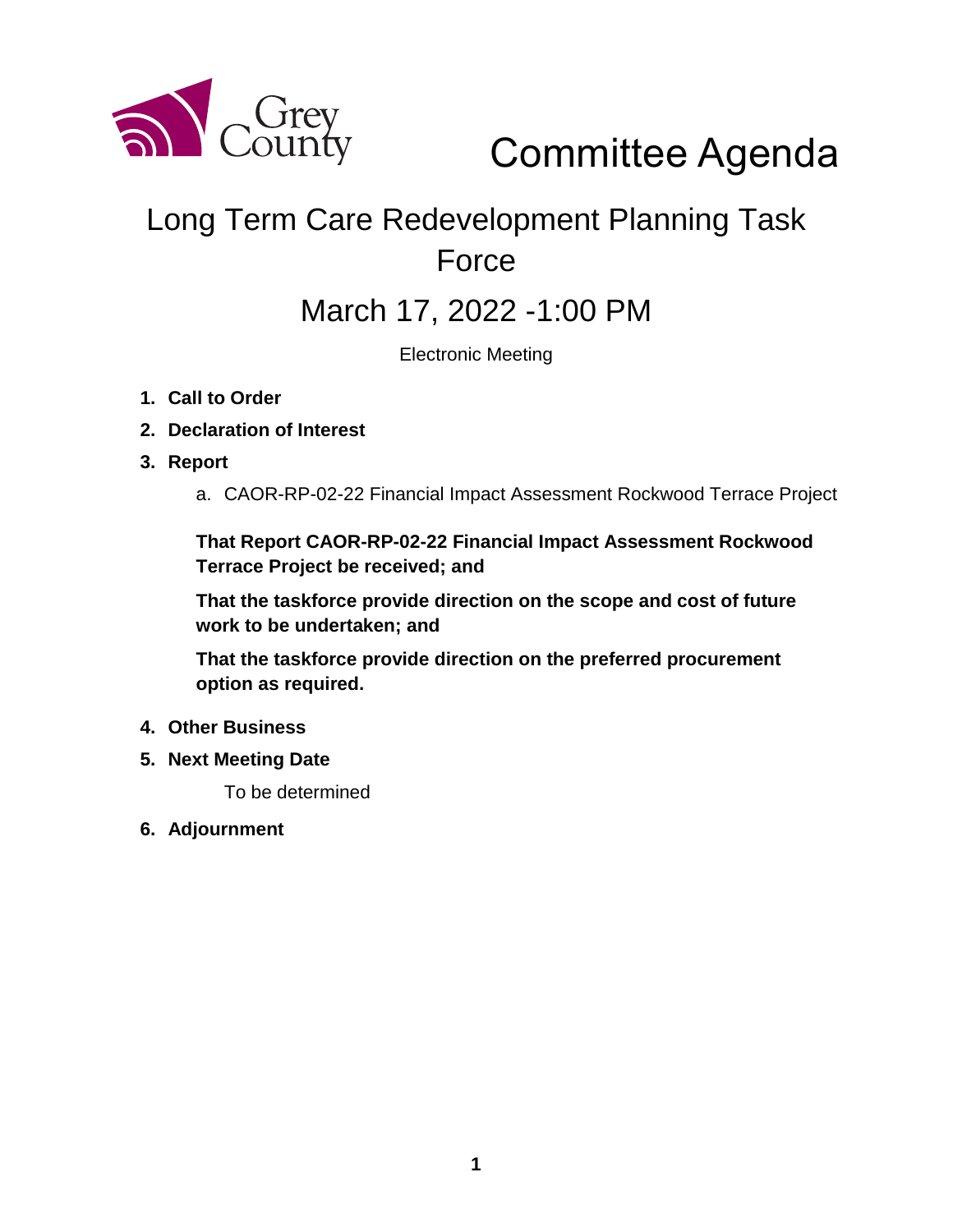

# Taskforce Report

| To:                         | Chair Burley and Members of the Long Term Care<br>Redevelopment Taskforce |
|-----------------------------|---------------------------------------------------------------------------|
| <b>Committee Date:</b>      | March 17, 2022                                                            |
| <b>Subject / Report No:</b> | CAOR-RP-02-22                                                             |
| Title:                      | Financial Impact Assessment Rockwood Terrace Project                      |
| Prepared by:                | Kim Wingrove, Mary Lou Spicer                                             |
| Reviewed by:                |                                                                           |
| Lower Tier(s) Affected:     | All                                                                       |
| Status:                     |                                                                           |

# Recommendation

- 1. **That Report CAOR-RP-02-22 Financial Impact Assessment Rockwood Terrace Project be received; and**
- 2. **That the taskforce provide direction on the scope and cost of future work to be undertaken; and**
- 3. **That the taskforce provide direction on the preferred procurement option as required.**

## Executive Summary

On March 3, 2022, the Long-Term Care (LTC) Redevelopment Taskforce received presentations from consultants Colliers and Kasian Architects. The consultants were seeking direction on:

- the scope of work moving forward, i.e., LTC vs. LTC/village square/assisted living vs. full campus of care including independent living;
- approval to proceed based on the cost estimates provided; and
- direction regarding the procurement options to be used, i.e., continue with design, bid, build or move the project forward as a P3.

Project costing has risen significantly since the August 2021 estimates. Staff committed to bringing forward this report to provide an assessment of the financial and operational impacts of the new information.

## Background and Discussion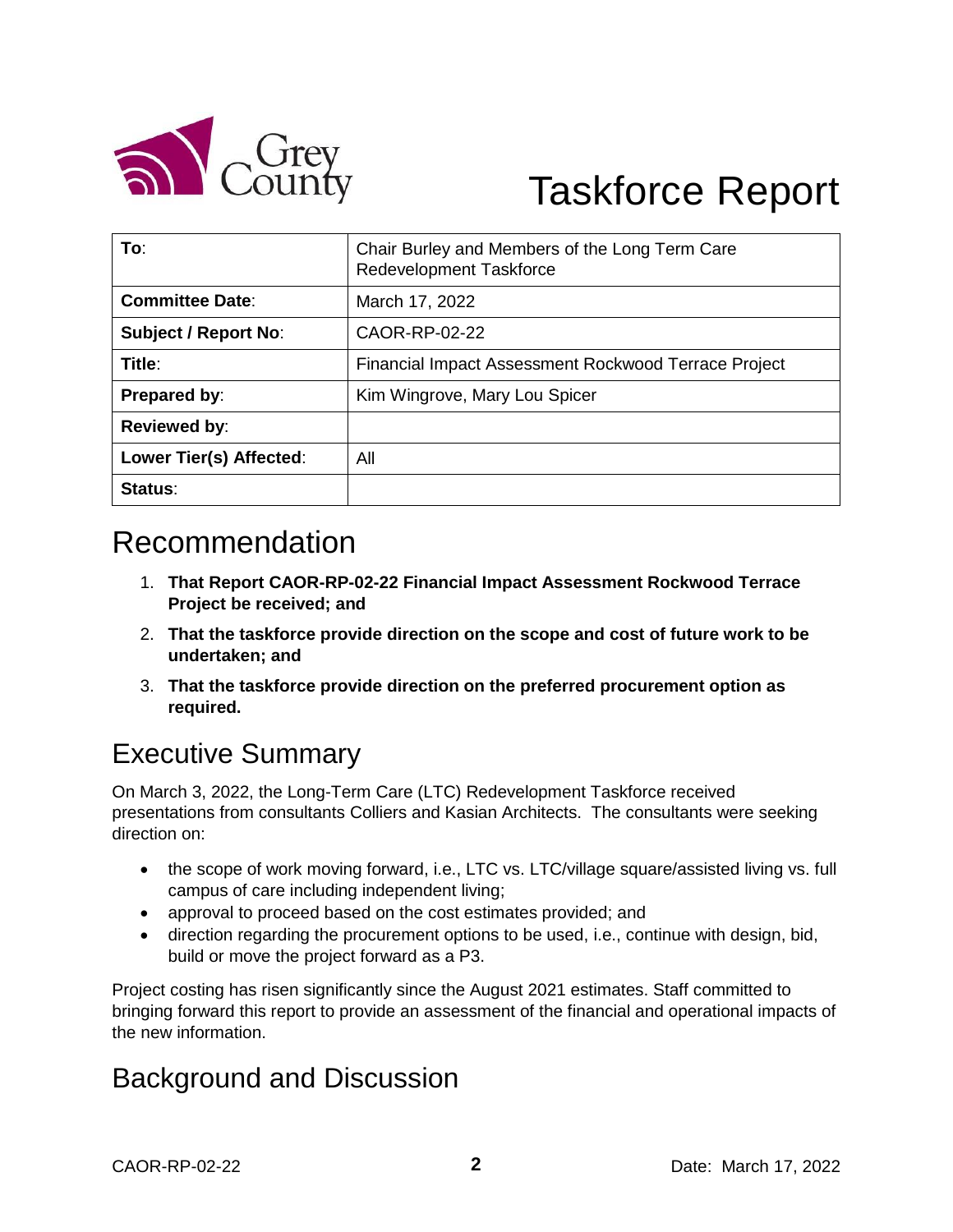In August 2021, Council received report FR-CW-22-21 which outlined considerations related to the County's financial health, provided estimates of the costs and long-term financial implications of redevelopment projects at Rockwood Terrace. As part of their project management role, Colliers has obtained a Class D estimate from a cost consultant of the cost to construct the long-term care home. The consultant's report cautions a margin of 20-30% either plus or minus could be expected as more detailed information is obtained. Table 1 compares the August 2021 estimate to the present values.

Table 1: Change in Project Costs, 2021 to present

| <b>Rockwood Terrace Capital</b><br><b>Project Component</b> | 2021 Estimate | March 2022 Estimate | % Change |
|-------------------------------------------------------------|---------------|---------------------|----------|
| 128 bed LTC                                                 | \$56,700,000  | \$75,287,990        | 33%      |

Since Council directed staff to proceed with the development of a campus of care in Durham, significant work has gone into developing a site plan and facility design that would best meet requirements. At the March 3, 2022, meeting, the redevelopment taskforce was presented with an overview of the proposed site plan. The design (shown below as Figure 1) has a central building with three components. The village square is ground floor commercial space for a café etc., above that is a 40-bed assisted living facility and the two-story, 128 bed long term care home adjoins the other two components. The 60-unit independent living seniors' apartment is an entirely separate building.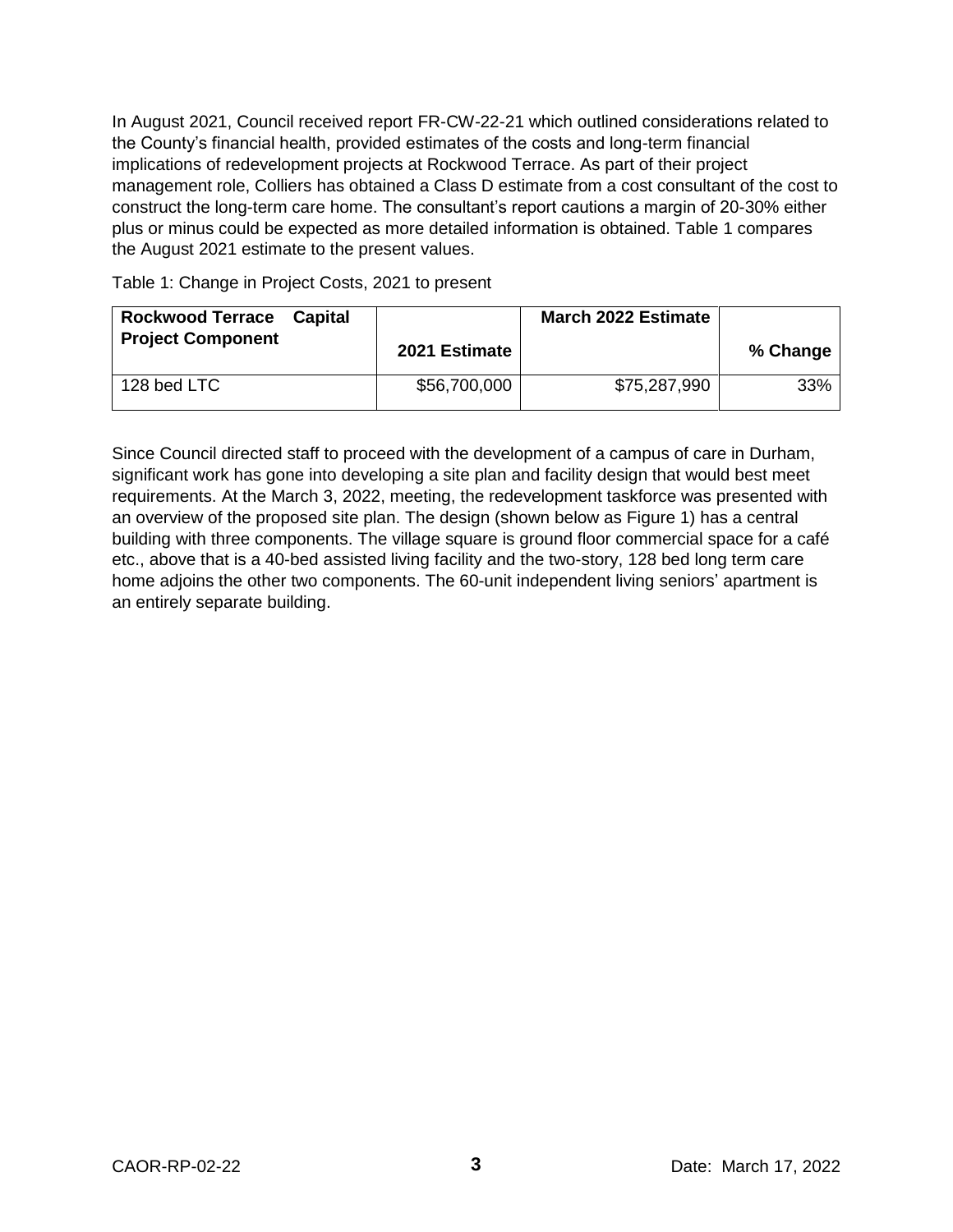

Figure 1: Preliminary Site Plan of Campus of Care

Under a separate contract, Colliers development specialists undertook an analysis of how the entire project could be phased, what the total cost would be of all components and what interest there would be from the private sector to take on the construction, financing, building operations and maintenance.

Colliers presented three options:

- 1. Build only the LTC (building 1)
- 2. Build the LTC, village square and assisted living (buildings 2 and 3)
- 3. Build the entire campus of care including the independent living seniors' apartments (buildings 1, 2, 3 and 4)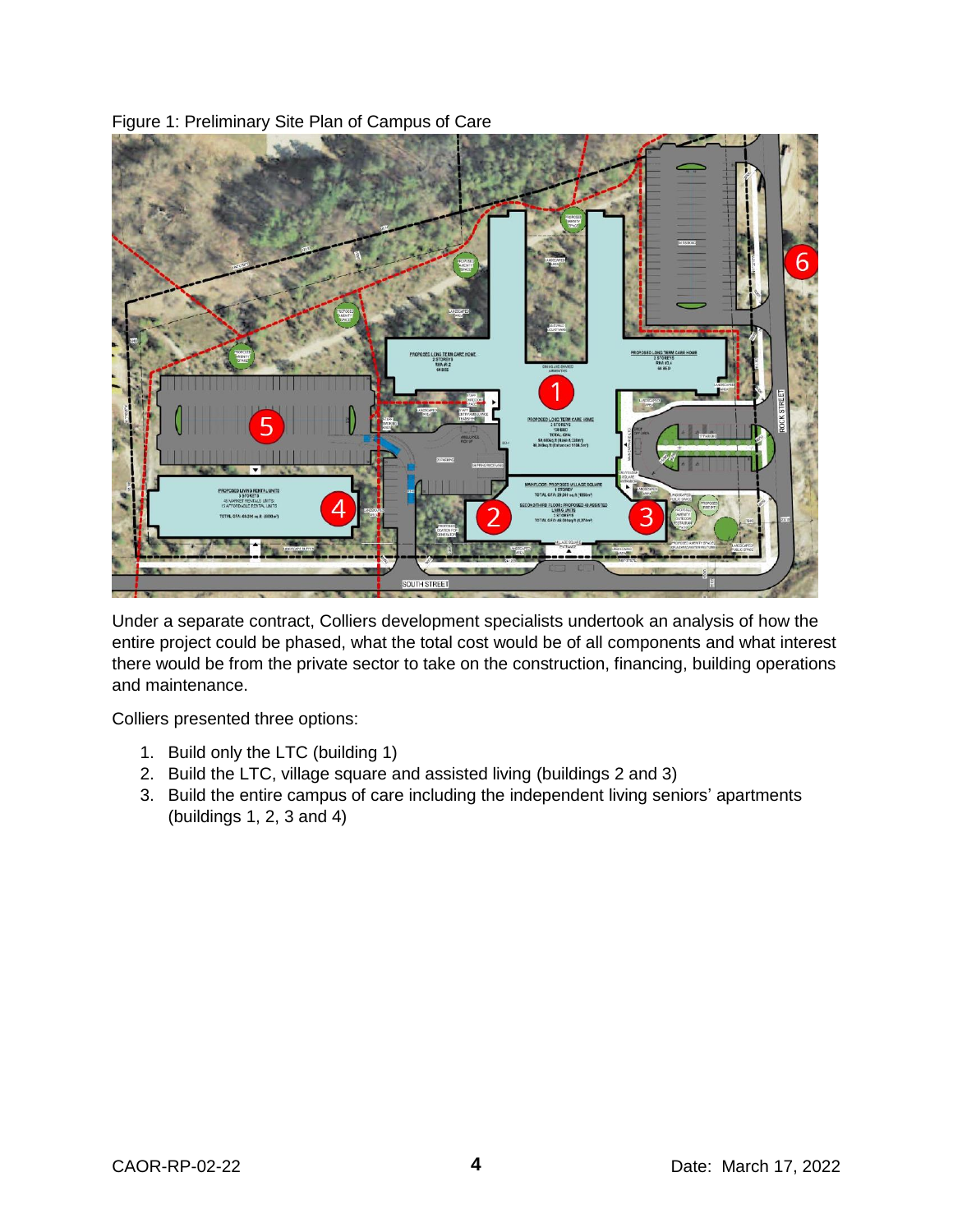Table 2: Capital Costing of Options

|                                            | Option 1:          | Option 2:             | Option 3:     |
|--------------------------------------------|--------------------|-----------------------|---------------|
|                                            | <b>Full Campus</b> | LTC, ASL and          | LTC Only      |
|                                            | of Care            | <b>Village Square</b> |               |
|                                            |                    |                       |               |
| <b>Total Project Cost</b>                  | \$139,532,550      | \$108,498,050         | \$75,287,986  |
|                                            |                    |                       |               |
| Less: Reserve                              | (\$5,073,249)      | (\$5,073,249)         | (\$5,073,249) |
| Less: Provincial Redevelopment grant       | (\$3,743,488)      | (\$3,743,488)         | (\$3,743,488) |
|                                            |                    |                       |               |
| Less: DC Charges Current Study LTC         | (\$5,516,895)      | (\$5,516,895)         | (\$5,516,895) |
| Less: DC Charges Next Study LTC            | (\$1,368,105)      | (\$1,368,105)         | (\$1,368,105) |
| Less: Development Charges                  | (\$4,335,000)      | \$0                   | \$0           |
| Independent Living                         |                    |                       |               |
|                                            |                    |                       |               |
| Principal Loan Amount                      | \$119,495,813      | \$92,796,313          | \$59,586,249  |
| Annual Repayment (assuming 4%              | \$7,649,162        | \$5,940,074           | \$3,814,233   |
| interest with 25-year term)                |                    |                       |               |
|                                            |                    |                       |               |
| <b>Annual Construction Funding Subsidy</b> | (\$1,005,882)      | (\$1,005,882          | (\$1,005,882) |
| Existing levy requirement                  | (\$1,361,000)      | (\$1,361,000)         | (\$1,361,000) |
| Increase required                          | \$5,282,280        | \$3,573,192           | \$1,447,351   |
|                                            |                    |                       |               |

## Determining the Preferred Project Option

In order to decide on the scope of work to be undertaken, the taskforce should consider the County's borrowing capacity, other forecast spending/levy demands, the impact of levy increases on member municipalities and the public, the quality and outcome of the project.

### County Borrowing Limits

The County Debt Management Policy endorsed by County Council April 23, 2020, determined that the County's annual debt repayment should not exceed 10% of its own source revenue, with this threshold also including any amounts borrowed internally. Based upon the 2021 Annual Repayment Limit (as the 2022 document has not been released by the province), if the campus of care option is selected and the annual repayment totals \$7,649,162, then the 10% threshold would have \$89,177 remaining. To put this in context, with \$89,177 remaining in the 10% threshold, an additional borrowing of \$1.4 million would be possible.

The Municipal Act, 2001 as amended, provides the authority, and imposes restrictions regarding a municipality's ability to issue debt such that the annual principal and interest payments do not exceed 25% of own source revenue. The 2021 Annual Repayment Limit estimated annual repayment ceiling was \$18,518,534. It should be noted that as a municipality's debt obligations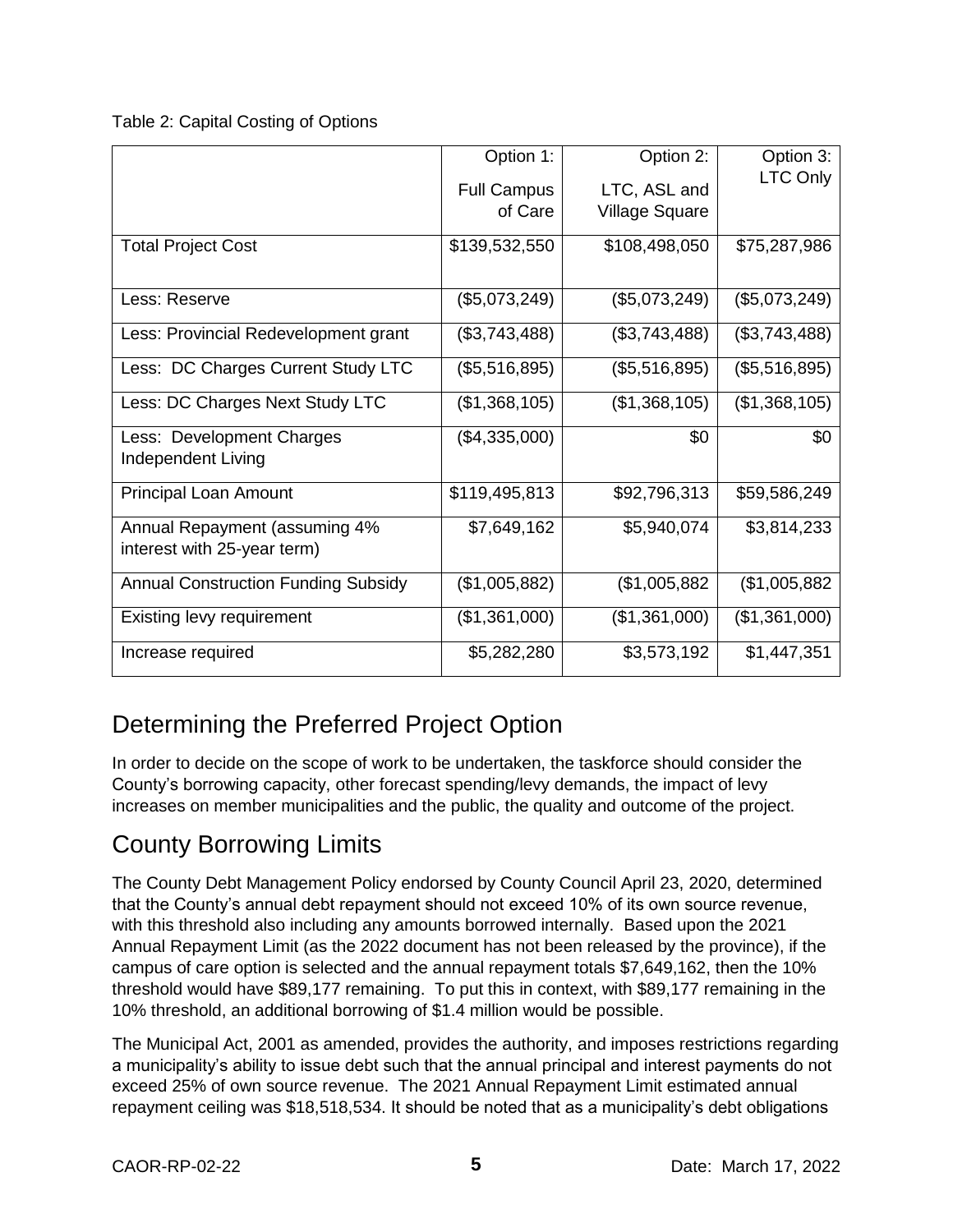increase, the province will note an escalating level of risk in the annual Financial Information Report.

## County Planned Investments in Future Capital Projects

The levy requirement for capital projects included in the 2022-2031 10 Year Capital Forecast totals \$245,750,800. 70% of this amount is to fund Transportation Services projects followed by 23% for Human Services capital projects.

Costing in the forecast does not reflect the higher-than-normal inflationary increases that have been occurring since the document was presented. The largest component of the Transportation Services capital requirement is for the road and structure construction, resurfacing and minor capital program that requires \$157,283,400 in levy funding over the course of the forecast.

Staff strive to ensure that appropriate reserve contributions are made annually to fund future levy requirements without spikes in the levy and to avoid the need for debentures to fund projects. Given recent significant cost increases, the 10-year capital plan will need substantial review this year. Projects that cannot be deferred (for health and safety reasons) or scaled back, may require the County to borrow if reserve balances are insufficient. Furthermore, an increase to annual reserve contributions will be needed, also impacting levy requirements.

Finally, in addition to the impact of whatever option is chosen, the County has already committed to annual levy contributions of 1% for affordable housing, 1.21% for asset management and 0.75% for health sector funding.

#### Consideration of the County Levy

In the 2022 Budget, the total county operating and capital budget was \$186.6 million. To fund those requirements, the County was required to raise \$65.4 million through the levy. For 2022, a 1% levy increase equals \$635,000. To maintain service levels and meet the COLA clauses in our collective agreements, the County's annual levy increase is expected to be close to the annual rate of inflation and for the past several years this has been less than 3%. Where there is new assessment growth, this can help keep the County increase below the rate of inflation, fund new or enhanced programs or services or offset funding reductions from the province. It is generally accepted that property owner's ability to absorb property tax increases is limited. If the County raises its levy requirements significantly, the member municipalities will have less room to raise the funds they need for their own operations.

Given the values in Table 2, the percentage impact of each option is as follows:

Option 1: Full Campus of Care – 8.29% levy increase

Option 2: LTC, ASL and VS – 5.61% levy increase

Option 3: LTC only – 2.28% levy increase

A debenture term of 25 years has been utilized in each of the options; this aligns with the timing of construction subsidy provided by the province. If the first debenture payment is made in 2026, an increase in the existing \$1,361,000 transfer to reserve could be phased in beginning in 2023. The County will also incur costs for construction financing until the project is completed and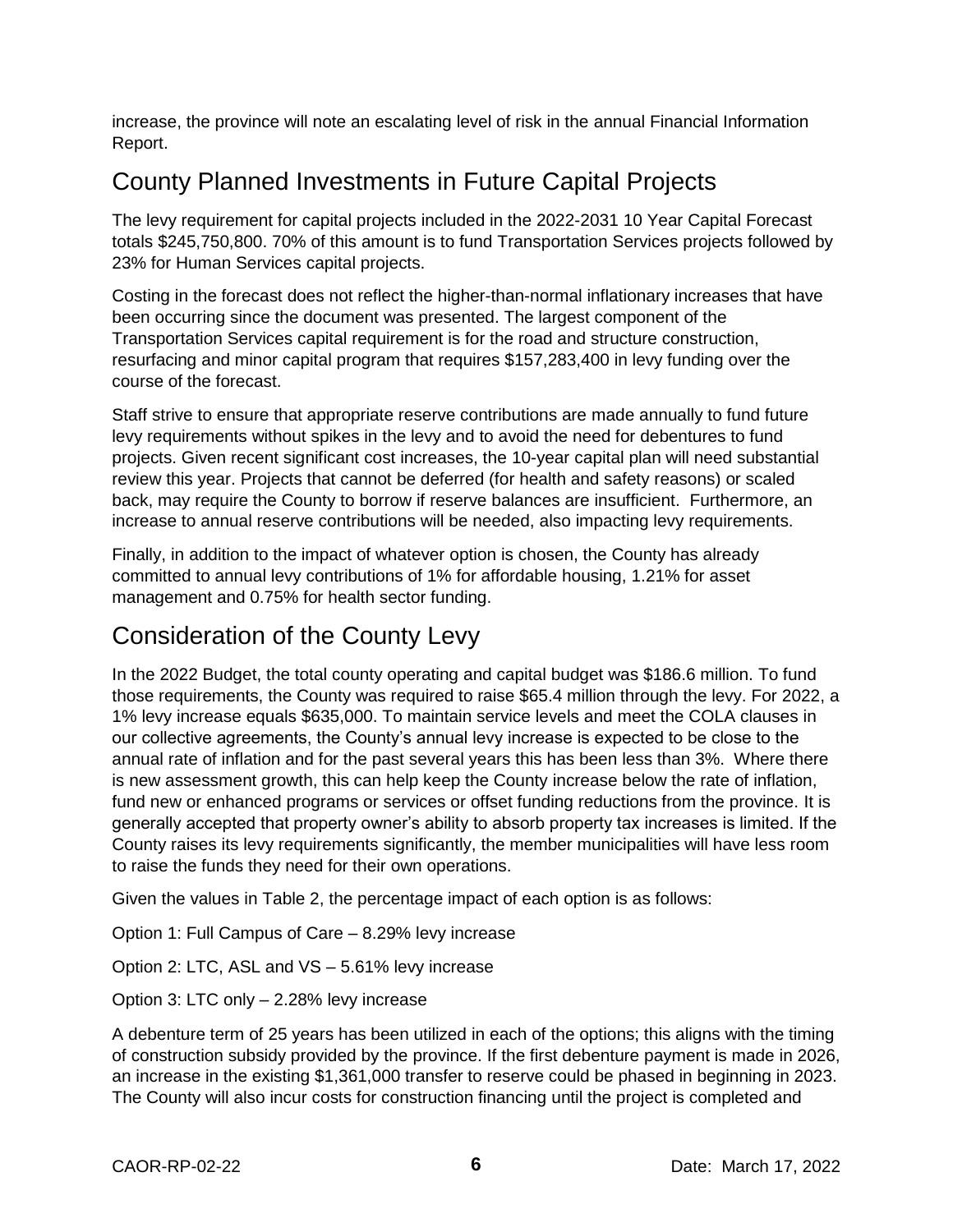debentured; these costs have not been factored in the analysis.

## Possible Project Scope and Outcomes

Under all options, costing includes the servicing of the entire western side of the County's property and extending the road network to surround it. Road works will require an accelerated timeline for the County to gain access to the South Street extension property leased to DSPI until 2030. The property earmarked for future development would remain unserviced; however, services will be extended down Rock Street to service the western side of the County's property and therefore services will be adjacent to the western portion of the future development lands.

Option 1: The full campus of care provides for a separate 60-unit independent living, seniors' apartment. Fifteen of the units would be affordable (80% or less of average market rent) with rent for the remainder based on analysis of the market. This would address a need in the area and allow Grey County to redevelop or sell the current affordable housing facility in Durham. Colliers' analysis shows that adding the independent living further reduces the operating deficit position of the project, but not the overall cost to complete the project. This option had the most interest from the private sector as a P3 project.

Option 2: Completing the assisted living and village square components along with the LTC adds marginally to the cost of the project but provides a lot of value. Assisted living beds are in critically short supply. The commercial space in the village square would be welcomed by assisted living residents, LTC residents and their families as well as staff would appreciate the village square as a location to get food, drink, or other retail opportunities. This option would require the least modifications to the current design. Colliers' analysis shows that adding the assisted living (ASL) reduces the operating deficit position of the project but not the overall project cost to complete. It should be noted that costing for ASL is based on industry standards which may not be Grey County's experience. This option could be undertaken as a P3.

Option 3: Grey County is committed to providing the best quality of life to our long-term care residents. Under the terms of our operating license with the province, we are required to redevelop the long-term care facility by 2025. Earlier analysis demonstrated that increasing the number of beds from 100 to 128 was beneficial both financially and operationally. Colliers' analysis of the net operating position reflects an annual deficit of about \$1.7M, slightly less than the \$2M in 2022. The current design could be modified to build only the LTC. The scale of option 3 is not sufficient to attract interest from the private sector in a P3 model.

#### Current Procurement Model

Colliers Project Leaders were contracted to deliver the long-term care redevelopment project on CCDC2 Stipulated Price Contract basis. This means that as the design work for the home becomes progressively more detailed, more precise cost estimates are created and presented to the County for approval. Ultimately the project construction will be tendered for a known price with understood escalation thresholds.

#### P3 Model Considerations

The proposed public-private partnership model (P3) provides for one or more private-sector entities to contract with the County to design, construct, operate, and maintain a campus of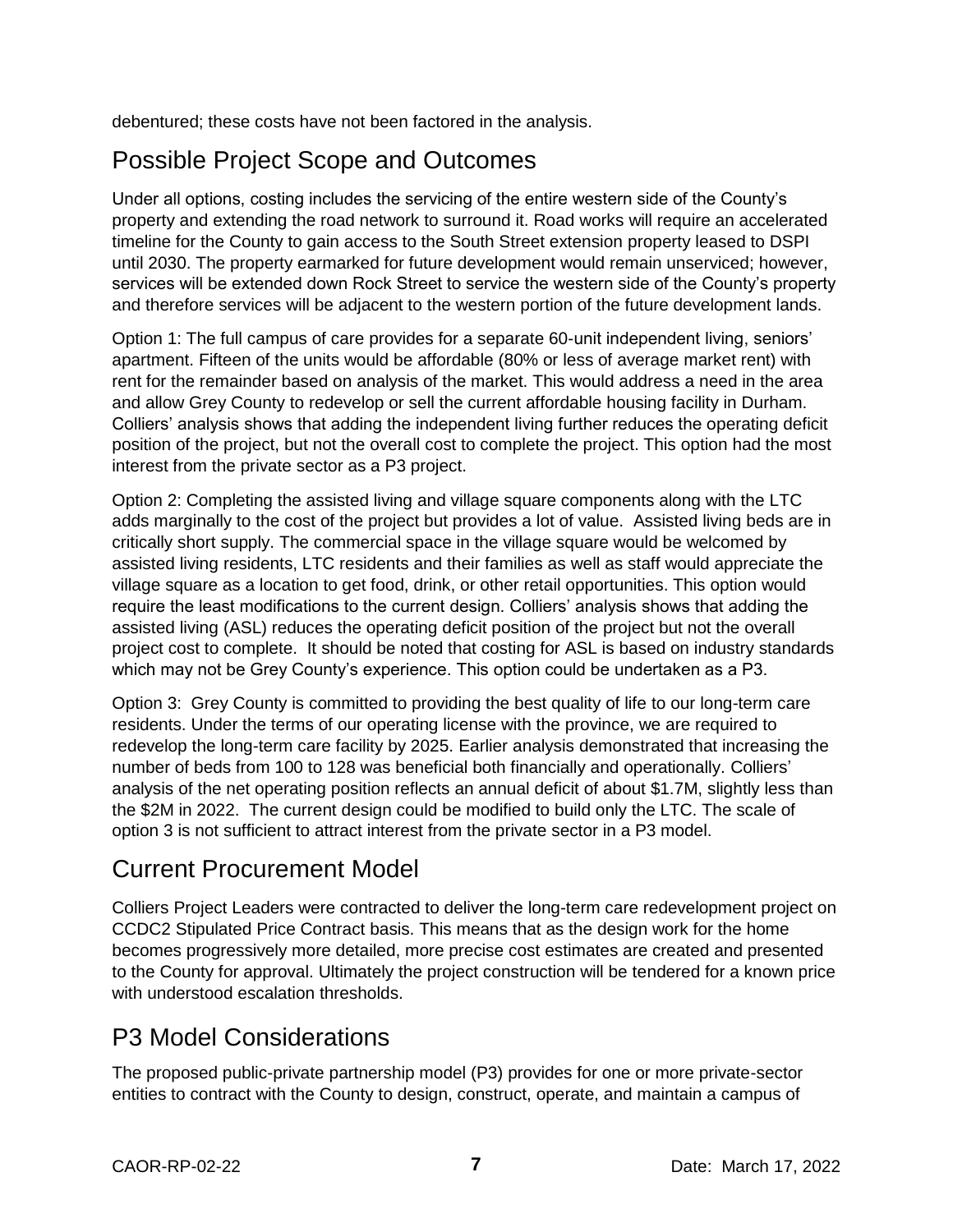care. The contract(s) would last for a significant period of time (25-30 years). In return for agreeing to leave the County with the campus of care asset in an agreed-upon condition at the end of the contract, the private side would take on some or all of the risks and potential rewards of building and operating the facilities. At the end of the contract, the County could expect to take control of a somewhat depreciated asset in a condition appropriate to its age at that time.

The core of the P3 approach is the legally enforceable contracts between the public entity and the private sector that define each side's obligations. More than one private entity may be involved on the private-sector side, depending on the nature of the bids submitted in response to a solicitation, and their roles in the design and construction of the facility, the operation and maintenance of the constructed facility, and the financing of all of the above. The precise blend of private-sector entities would depend on the nature of the P3 bids being solicited by the County and the response from the marketplace. For simplicity, the whole collection of private entities will be referred to simply as the "private partner".

A prospective private partner can be expected to base their bids on the financial return they intend to achieve over the life of the P3 contract. Those bids would likely aim to provide the County with some certainty over costs and capital asset status, with the private partner taking on the risks of losses and the rewards of profits from their operations. The specific nature of the risk/reward relationship will depend on the specifics of each bid made and the County's parameters for bids to be considered.

In light of these principles, staff have identified several considerations they recommend the Task Force consider in determining whether a P3 approach should be followed for a campus of care. They fit into three major topic areas:

- 1. Establishment of the P3 intended relationships and legal structuring
- 2. Implementation of the P3 management of contract and public expectations
- 3. Scope of financial certainty over the life of the P3 operational costs and debt

#### *Considerations re: establishment of a P3*

The P3 will be a complex contractual relationship that will involve many aspects of the campus of care, both as an asset as well as an operational entity. These relationships will be defined by the terms established during the procurement of the private partner, and will result from a combination of the following:

- 1. The terms established by the County in any solicitation document (e.g., an RFP)
- 2. The terms of the bids submitted by proponents in response to that solicitation
- 3. The negotiation of final terms between the County and a selected bidder (if any)

In order to come to appropriate contract terms with the private partner, a number of considerations are recommended to consider:

- 1. Operational
	- a. What is the role of the private partner in delivering residential housing, care services, and related services to be offered at the campus of care?
	- b. What is the role of the County in delivering those services?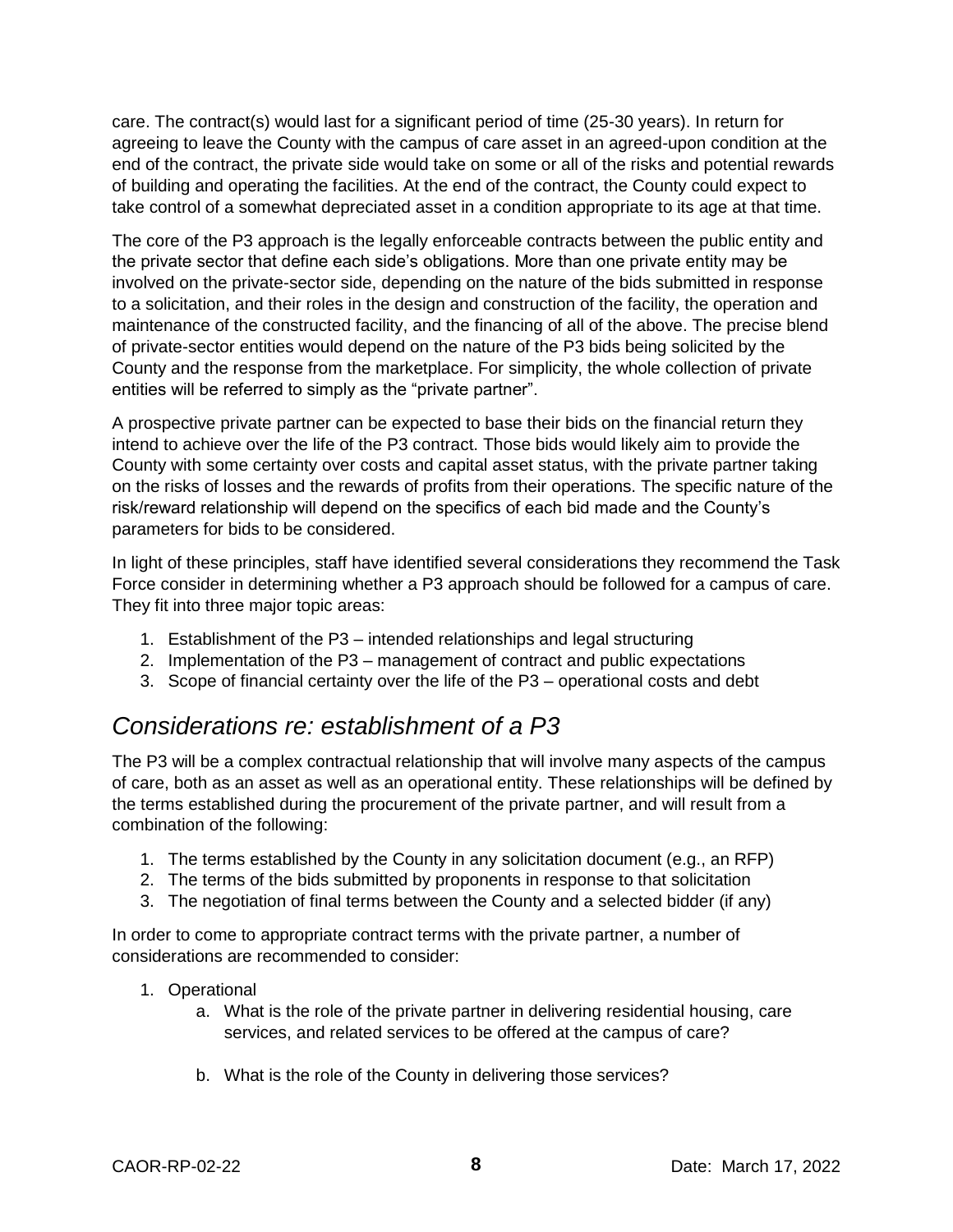- c. What operational considerations and impacts exist for the County?
- d. How much flexibility would the County want the P3 to provide to allow the County to respond to issues that emerge over the life of the P3, such as issues of resident or public concern?
- 2. Financial
	- a. What level of financial certainty does the County expect the P3 to deliver?
	- b. What level of financial risk would the private side be expected to bear? How will the impact of major changes in financial considerations (e.g., shifts in interest rates, material costs, energy costs) be handled?
	- c. What types of security would the County be asked to provide for its financial obligations (e.g., mortgages, liens, guarantees)? What would the impact of these be if the secured party exercised their rights under that security? How would they impact the County's finances as a whole?
	- d. What incentives would the County be willing to provide to a P3 proponent (where they would be permitted under section 110 of the Municipal Act)?
- 3. Negotiation and documentation costs
	- a. The negotiation of a P3 will be complex and may require the assistance of further outside consultants.
	- b. Similarly, the assistance of outside legal counsel specializing in P3 project documentation will be strongly recommended in order to achieve final agreements that will provide as much certainty for the County as possible.

These considerations should form part of any solicitation the County would undertake to identify possible P3 arrangements.

The response to such a solicitation would be impacted by the level of financial certainty and operational control that the County expresses that wants to achieve in a P3, since it is reasonable to expect that private entities would only submit bids that they expect would be profitable to them.

#### *Considerations re: implementation of a P3*

Since a P3 is ultimately a contractual relationship, implementation of the contract should be considered carefully given the significant value of the contract to both parties, as well as the expected length of its term.

Under a P3 contact, each party would be legally expected to perform its responsibilities throughout the contract's lifespan (e.g., the private partner delivers the services, the County pays for those services). Given that the contract would be expected to be for a term of 25-30 years, it is quite possible that a party to the P3 may eventually be unable or unwilling to carry out its responsibilities at some time during the term. Risks would exist for the County if the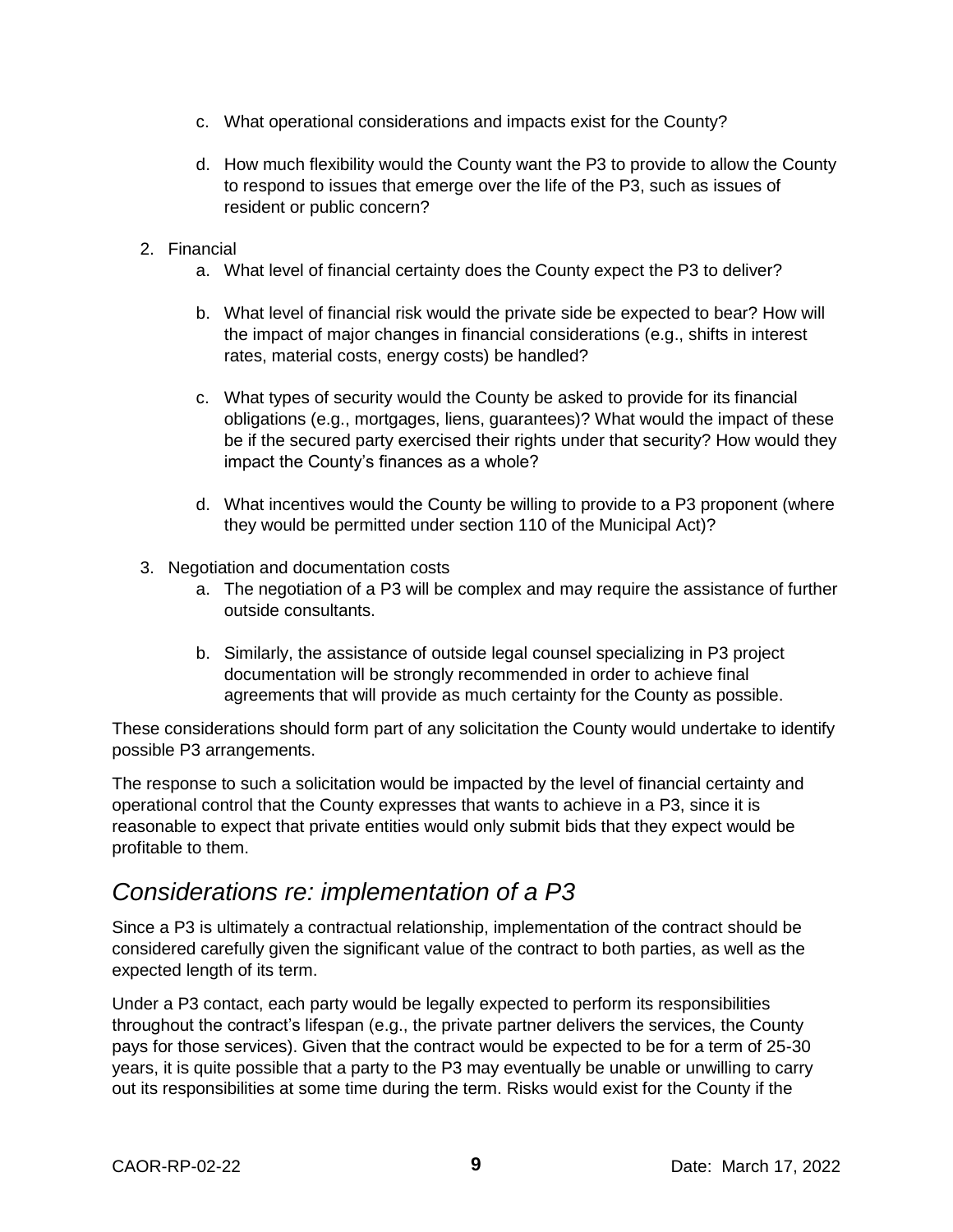private partner became unable or unwilling to carry out its contractual obligations to the satisfaction of the County and at the agreed-upon price.

There may be many reasons why the private partner would become unable or unwilling to carry out its obligations:

- 1. The County's expectations for service to be delivered may exceed the private partner's expectations of the service it must deliver
- 2. The private partner may seek to reduce its costs by reducing service delivery
- 3. The private party may cease operations, either voluntarily or involuntarily, either for business reasons or due to external issues such as insolvency or other actions by its creditors

Conversely, the private party may feel that the County is not satisfying its contractual obligations.

In either case, if a party to the P3 is not satisfied with the conduct of another party, and the matter could not be resolved through simple discussion, then legal dispute mechanisms would be engaged. These could be as simple as mandated negotiation, or as complex as formal legal arbitration or litigation proceedings. These would come with financial and staff time costs, as well the possibility of negative impacts on the relationships with the residents and users of the campus of care, as well as the general public as a whole, possibly for a protracted period of time as a dispute is resolved. Costs for arbitration or litigation would likely be significant, particularly if the impact of the dispute is viewed by at least one party as carrying a large cost they wish to avoid.

In extreme cases, the private partner may become unable to operate legally or functionally. These may arise due to a collapse of the business and may quite possibly arise where the private entity's creditors have taken legal action against it. Although the County may still have enforceable legal rights against the private partner in these situations, they may be of no benefit if the private partner is simply unable to fulfill them nor able to pay any judgment awarding contract damages to the County.

Should such a situation arise, there would likely be immediate operational issues for the residents and users of the campus of care that would need to be addressed, in addition to longer-term financial impacts due to the failure of the P3 entity. The operational issues would very likely require the County to step in and assume control of some or all of the facilities on short notice. If that occurred, it may occur in a situation of significant resident, user, and public concerns over the facility, and would require appropriate management as an acute issue.

#### *Considerations re: financial certainty*

Overarching the first two considerations is the issue of financial certainty. A P3 has been suggested to provide cost certainty for the County in respect of construction and operation of the campus of care, as well as a reduction in the scope of borrowing the County would need to undertake.

Any cost certainty offered by a P3 would be grounded in two important factors:

1. The negotiation of contract terms for the P3 that provide for the desired level of cost certainty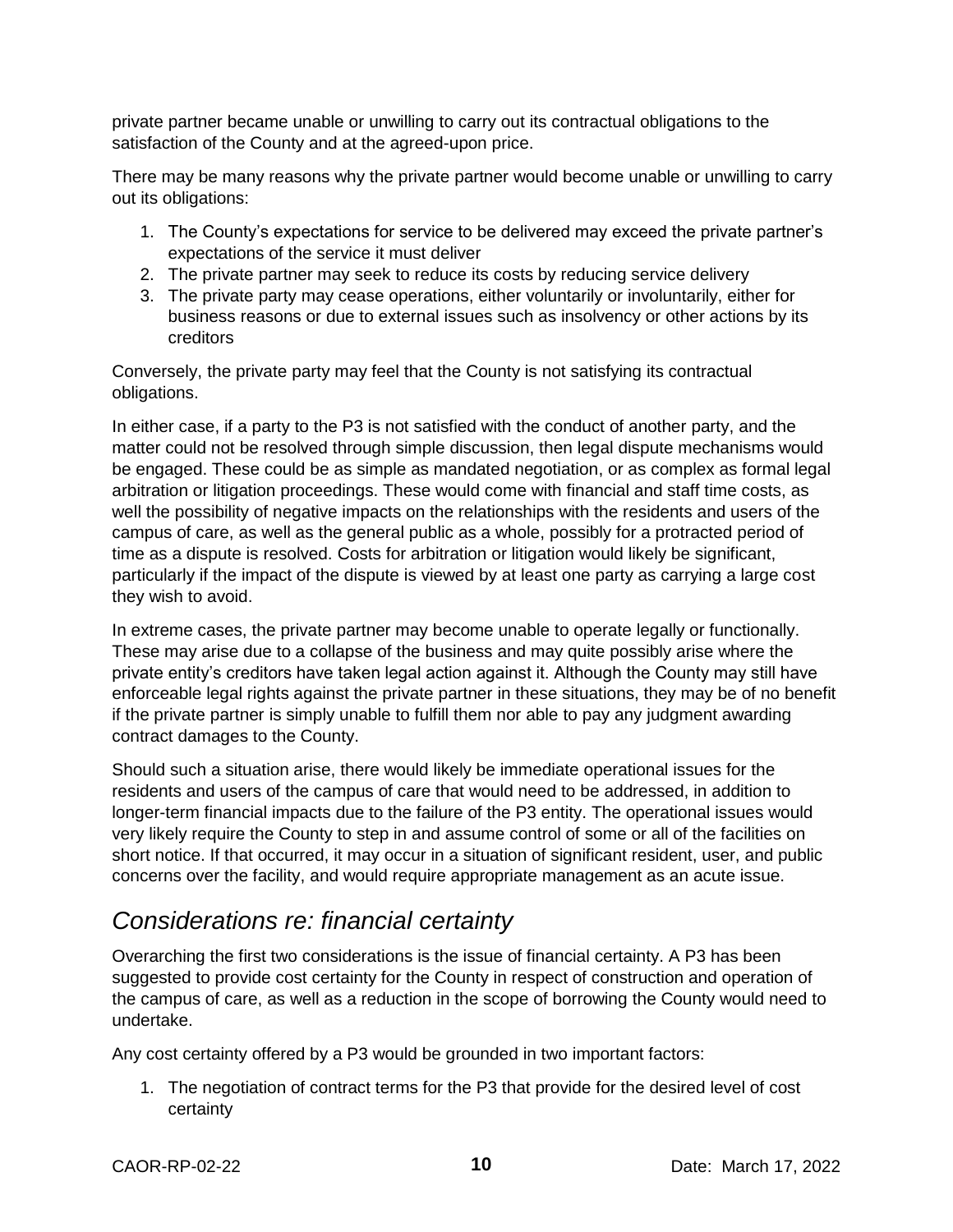2. The successful long-term implementation of the P3 agreement and those terms

Current world events suggest that there may be a significant amount of uncertainty in financial and resource markets in the coming years. That uncertainty may influence the costs of facility construction and operation over the lifespan of a P3.

There will be a tension in the negotiation process in attempting to provide cost certainty in the present environment. Careful thought should be given to what levels of financial certainty can be offered by prospective private partners, and whether any proposal for cost certainty will be sustainable over the lifespan of the P3 and not lead to disputes between the County and the private partner that would be costly and time-consuming to resolve.

Similarly, any P3 proposal should be carefully analyzed to understand the impact of any security taking or other debt-related aspects on the County's ability to own and control the campus of care assets over the long term, as well as their impact on the County's overall debt position. It is possible that a lender involved in a P3 may seek security over some of the P3 assets (e.g., a mortgage or property lien) which the County may not want to grant. If that occurred, the County may be called on to directly guarantee the borrowing of the private entity; provisions of such guarantees may impact the County's overall borrowing capacity.

## Potential Revenue Sources to Offset Costs

The County owns a total of 32 acres of land south of the existing Rockwood Terrace. The preliminary design for the full campus of care would take up approximately 10 acres of the County-owned land leaving approximately 22 acres of land that could support future development opportunities. Based on recent vacant land sales within the settlement area of Durham, the per acre property values are approximately \$35,000 to \$45,000 an acre. Even assuming that the vacant lands could be sold for \$50,000 an acre, the 22 acres could be worth approximately \$1.1 million. To maximize the land value, it is recommended that the zoning on the lands be amended to a mixed-use zone to allow for greater flexibility on what could be developed on the subject lands in the future. Further investigations on the property would also be required in order to determine the overall suitability of the lands to accommodate future development and to get the lands as 'shovel-ready' as possible. Noise attenuation would be required to ensure any separation/buffer between the future development and the existing lowvolume gravel pit to the south.

There is also the possibility to divide up portions of the land through a plan of subdivision process and to sell portions of the land for different types of development opportunities. It is difficult to estimate what the actual revenue could be if all or a portion of the future development lands were sold. Further investigations would be required to understand the full revenue potential but at a minimum the 22 acres east of the future Rock Street extension could be worth approximately \$1.1 million dollars based on recent vacant land sales in Durham.

Other potential revenue sources could be from the sale of the current County Housing building located on Queen Street South once the proposed Independent Living building has been constructed. The current assessed value of the property is \$1.1 million. The property and building would need to be appraised at the time of disposition of this property. Based on the current policy however, any revenue from the disposition of County Housing lands would go towards the Affordable Housing Fund to help offset future Housing builds.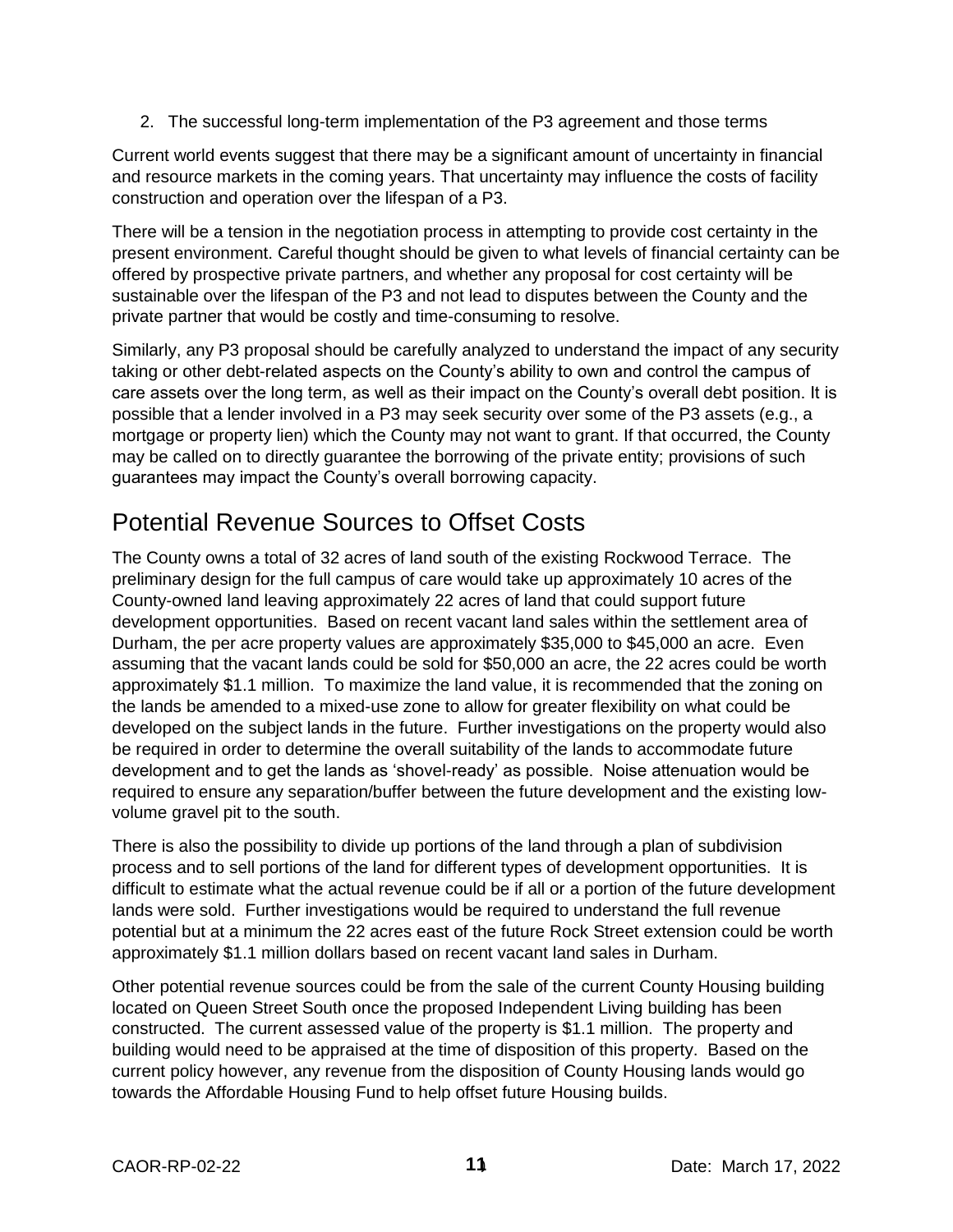Another potential source of revenue would be from the disposition of the existing Rockwood Terrace building/lands once the new Rockwood Terrace has been constructed. Based on previous reviews of the current building, it would likely be too costly to renovate the existing building to another use and therefore any potential revenue would be in the land. There is approximately 2.5 acres of developable land should the existing building be demolished and therefore any potential revenue would be minimal.

If the independent living/seniors' apartments component of the campus is deferred, there may be funding programs in the future to assist with construction costs. The goal of the National Housing Strategy is to provide Canadians with access to affordable housing that meets their needs.

# Legal and Legislated Requirements

Section 110 of the Municipal Act, 2001, provides municipalities with some flexibility to provide incentives to private sector entities when entering into agreements for the private sector entity to provide a municipal capital facility. These may include incentives that would be prohibited under the "bonusing rules" in section 106.

# Financial and Resource Implications

The financial implications will be dependent upon the project option that is selected, the preferred procurement solution (design, build, bid or P3), refinement of costs as the current costing is based upon a Class D estimate with a margin of  $\pm$  20-30% as well as interest rates at the time the debenture is issued. If the campus of care option is undertaken, debt repayment costs would be close to the County's Debt Management Policy limit of 10% of own source revenue. This would limit the opportunity for 25 years to undertake further projects that require borrowing.

The current transfer to reserve of \$1,361,000 is not sufficient to fund annual debt repayment costs and would require a levy increase ranging between \$1.45 and \$5.29 million depending on the option selected. The County is required to finance the project cost and in turn, the province will provide annual construction subsidy for 25 years. As a result, a debenture term of 25 years has been utilized to align with the timing of construction subsidy. The cost of interim construction financing until the project is debentured as well as potential sources of revenue from sale of land have not been reflected in this analysis.

The operating analysis of Independent and Assisted Living is based upon industry standards and may not be Grey County's experience.

Currently, the scope of work for our project manager (Colliers) includes oversight and management of projects at Durham and Markdale. This could be amended to cover a different scope of work if Option 1 or 2 is selected for Durham. The prime consultant's scope of work (Kasian) is for long term care only and will need to be adjusted to reflect an enhanced scope and additional costs.

# Relevant Consultation